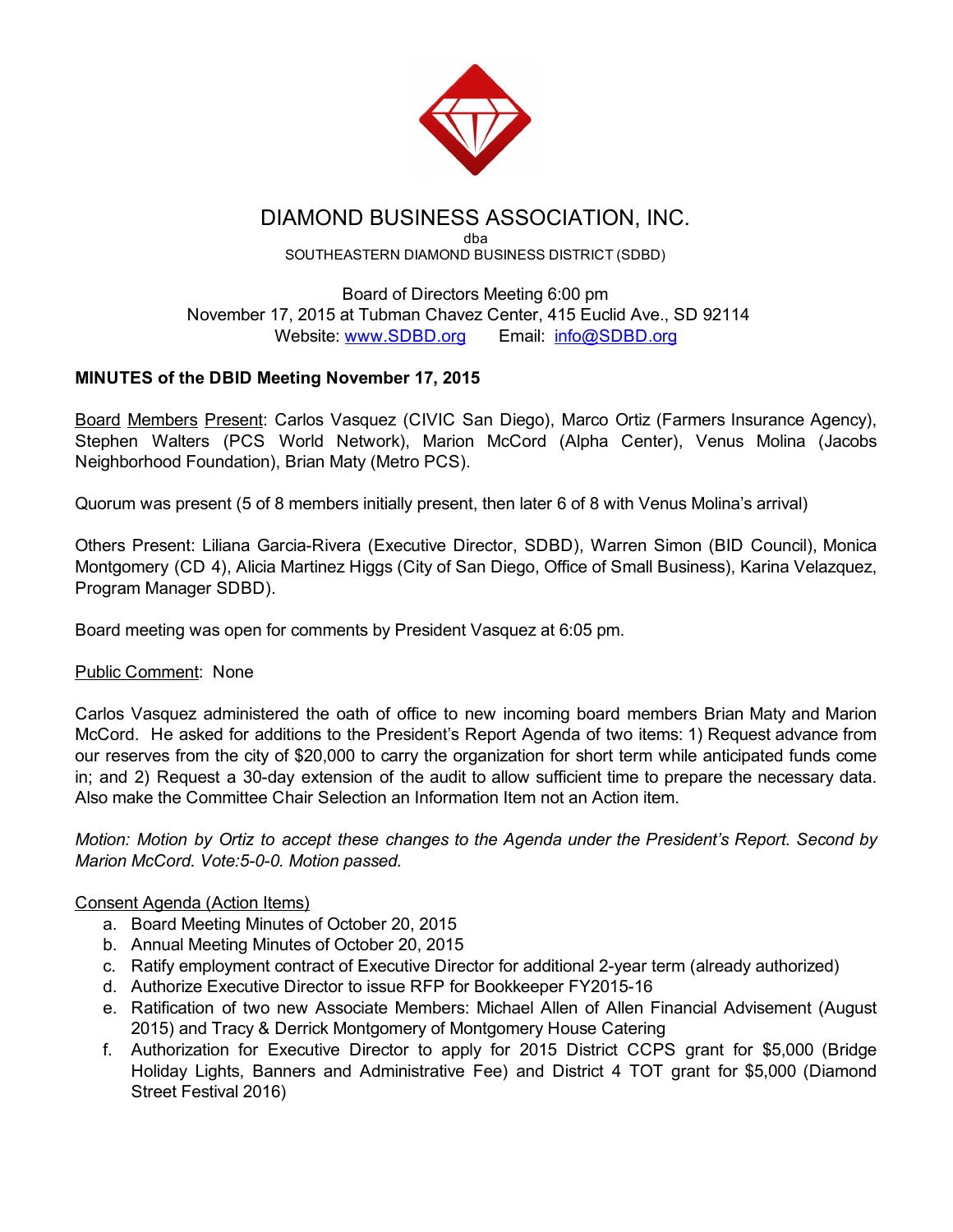## *Motion: Motion by Stephen Walters to approve the Consent Agenda items a, b, c, d, e, f. Seconded by Marion McCord. Vote: 500. Motion passed*

President's Report - Carlos Vasquez:

- a. Resignation of Dora Mendivil Angulo (Info Item). Her delegate has also declined further participation due to time constraints. Carlos Vasquez thanked Dora Mendivil Angulo for her service on the board. [EDITOR'S NOTE: New board member number is now 7 with one vacancy. ]
- b. Election of Officers for terms ending 6/30/2016 Vasquez asked the following members to continue as Officers for this FY 2015-16: Carlos Vasquez volunteered to continue as President. Marco Ortiz as Vice-President. Brian Maty as Treasurer. Marion McCord as Secretary. Board voted these Officers for FY 2015-16 by acclamation.
- c. Economic Development Committee and Marketing and Promotions CommitteeCarlos Vasquez noted that Karina Velazquez is the Program Manager and she was directed to call the Economic Development and Marketing Promotions Committees for meetings and those members would select the Chairs.
- d. New development in feasibility of a Maintenance Assessment District (MAD); Vasquez noted that there needs to be a lot of community buy-in before this item can go further.
- e. Equipment Policy: Marco Ortiz said he will have a draft by the next meeting.
- f. Handing future recommendation letters: Liliana Garcia Rivera said she received the Flow Chart form from the BID Council as a guide and will prepare a Draft Policy.
- g. Line of Credit (Info Item). Vasquez will work on the necessary paperwork.
- h. Banner Policy Vasquez noted that he is waiting for Hugh Muhammad to call a meeting for this policy.
- i. Request for Advance from Reserves: Liliana explained that large expenses incurred by the street festival (about \$20,000) and taste (about \$3,000) have required the advance of \$20,000 to meet current obligations and carry the organization on until the assessments and other income sources come in. The two expenses cited are in the budget for those events and are anticipated. It will take about 20 days for Advance to be authorized and approved.

#### *Motion: Motion by Marco Ortiz that the SDBD/DBID writes a letter to the City of San Diego to request \$20,000 advance from its (DBID) reserves to meet current obligations. Second my Brian Maty. Vote: 500. Motion passed.*

j. Audit extension. Liliana and Alicia Martinez Higgs explained the process to grant a 30-day extension of the audit which will require a letter from the auditor Andres Garcia. Auditor needs to write this letter explaining that he needs the extension as more time is needed to get the necessary data.

#### Motion: Motion by Stephen Walters to ask the auditor to write a letter to the City of San Diego *requesting a 30day extension to complete the audit. Second by Marco Ortiz. Vote: 500. Motion passed.*

[Venus Molina arrived. (Vote count number is now 6).]